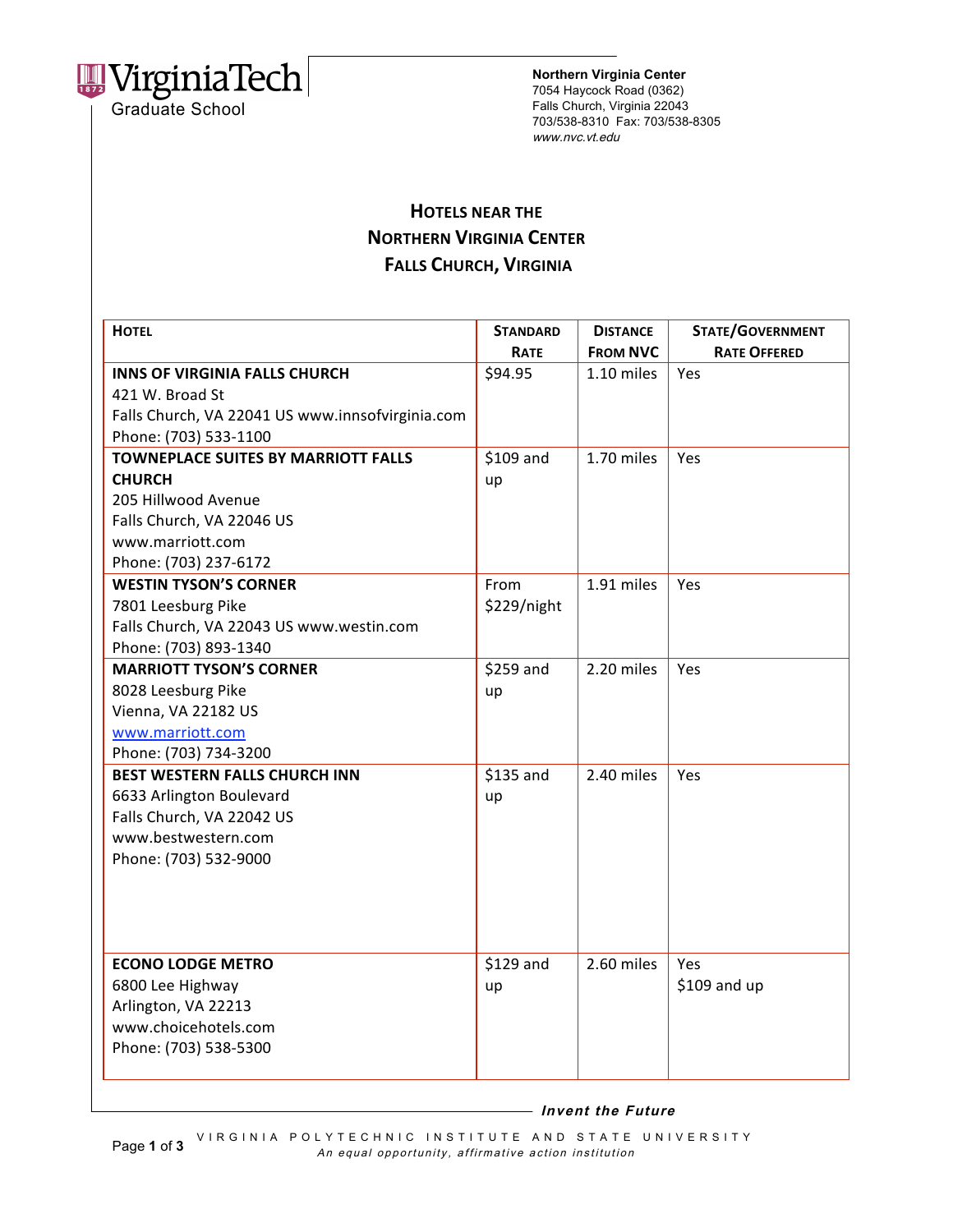| 8130 Porter Road<br>up<br>Falls Church, VA 22042<br>www.homewoodsuites.com<br>Phone: (703) 560-6644<br>\$228 and<br>3.40 miles<br><b>CROWNE PLAZA - TYSON'S CORNER</b><br>Yes<br>1960 Chain Bridge Rd.<br>Ask for the Virginia<br>up<br>Tech rate<br>Mclean, VA 22102 US<br>www.cptysonscorner.com<br>Phone: (703) 893-2100<br>\$259 and<br>3.40 miles<br><b>COURTYARD BY MARRIOTT TYSON'S CORNER</b><br>Yes<br>1960-A Chain Bridge Road<br>up<br>Mclean, VA 22102<br>www.courtyardtysonscorner.com<br>Phone: (703) 790-0207<br>\$209 and<br>3.40 miles<br><b>COURTYARD DUNN LORING FAIRFAX</b><br>Yes:<br>2722 Gallows Road<br>up<br>Vienna, VA 22180<br>www.marriott.com/hotels/travel/iadcy-courtyard-<br>dunn-loring-fairfax/<br>Phone: (703) 573-9555<br>\$319 and<br>3.40 miles<br><b>RITZ-CARLTON-TYSONS CORNER</b><br>No<br>1700 Tysons Blvd<br>up<br>McLean, VA 22102<br>www.ritzcarlton.com<br>Phone: (703) 506-4300<br>\$199 and<br><b>HILTON MCLEAN TYSON'S CORNER</b><br>3.80 miles<br>Yes<br>7920 Jones Branch Drive<br>up<br>Mclean, VA 22102<br>www.hilton.com<br>Phone: (703) 847-5000<br><b>RESIDENCE INN BY MARRIOTT TYSON'S CORNER</b><br>8400 Old Courthouse Road<br>Vienna, VA 22182<br>No<br>www.marriott.com/hotels/travel/wasto-<br>\$99 and up<br>4.10 miles<br>Virginia Tech Programs<br>residence-inn-tysons-corner-mall/<br>can negotiate rates<br>Phone: (703) 917-0800 | <b>HOMEWOOD SUITES FALLS CHURCH</b> | \$129 and | 2.80 miles | Yes |
|-------------------------------------------------------------------------------------------------------------------------------------------------------------------------------------------------------------------------------------------------------------------------------------------------------------------------------------------------------------------------------------------------------------------------------------------------------------------------------------------------------------------------------------------------------------------------------------------------------------------------------------------------------------------------------------------------------------------------------------------------------------------------------------------------------------------------------------------------------------------------------------------------------------------------------------------------------------------------------------------------------------------------------------------------------------------------------------------------------------------------------------------------------------------------------------------------------------------------------------------------------------------------------------------------------------------------------------------------------------------------------------------------------|-------------------------------------|-----------|------------|-----|
|                                                                                                                                                                                                                                                                                                                                                                                                                                                                                                                                                                                                                                                                                                                                                                                                                                                                                                                                                                                                                                                                                                                                                                                                                                                                                                                                                                                                       |                                     |           |            |     |
|                                                                                                                                                                                                                                                                                                                                                                                                                                                                                                                                                                                                                                                                                                                                                                                                                                                                                                                                                                                                                                                                                                                                                                                                                                                                                                                                                                                                       |                                     |           |            |     |
|                                                                                                                                                                                                                                                                                                                                                                                                                                                                                                                                                                                                                                                                                                                                                                                                                                                                                                                                                                                                                                                                                                                                                                                                                                                                                                                                                                                                       |                                     |           |            |     |
|                                                                                                                                                                                                                                                                                                                                                                                                                                                                                                                                                                                                                                                                                                                                                                                                                                                                                                                                                                                                                                                                                                                                                                                                                                                                                                                                                                                                       |                                     |           |            |     |
|                                                                                                                                                                                                                                                                                                                                                                                                                                                                                                                                                                                                                                                                                                                                                                                                                                                                                                                                                                                                                                                                                                                                                                                                                                                                                                                                                                                                       |                                     |           |            |     |
|                                                                                                                                                                                                                                                                                                                                                                                                                                                                                                                                                                                                                                                                                                                                                                                                                                                                                                                                                                                                                                                                                                                                                                                                                                                                                                                                                                                                       |                                     |           |            |     |
|                                                                                                                                                                                                                                                                                                                                                                                                                                                                                                                                                                                                                                                                                                                                                                                                                                                                                                                                                                                                                                                                                                                                                                                                                                                                                                                                                                                                       |                                     |           |            |     |
|                                                                                                                                                                                                                                                                                                                                                                                                                                                                                                                                                                                                                                                                                                                                                                                                                                                                                                                                                                                                                                                                                                                                                                                                                                                                                                                                                                                                       |                                     |           |            |     |
|                                                                                                                                                                                                                                                                                                                                                                                                                                                                                                                                                                                                                                                                                                                                                                                                                                                                                                                                                                                                                                                                                                                                                                                                                                                                                                                                                                                                       |                                     |           |            |     |
|                                                                                                                                                                                                                                                                                                                                                                                                                                                                                                                                                                                                                                                                                                                                                                                                                                                                                                                                                                                                                                                                                                                                                                                                                                                                                                                                                                                                       |                                     |           |            |     |
|                                                                                                                                                                                                                                                                                                                                                                                                                                                                                                                                                                                                                                                                                                                                                                                                                                                                                                                                                                                                                                                                                                                                                                                                                                                                                                                                                                                                       |                                     |           |            |     |
|                                                                                                                                                                                                                                                                                                                                                                                                                                                                                                                                                                                                                                                                                                                                                                                                                                                                                                                                                                                                                                                                                                                                                                                                                                                                                                                                                                                                       |                                     |           |            |     |
|                                                                                                                                                                                                                                                                                                                                                                                                                                                                                                                                                                                                                                                                                                                                                                                                                                                                                                                                                                                                                                                                                                                                                                                                                                                                                                                                                                                                       |                                     |           |            |     |
|                                                                                                                                                                                                                                                                                                                                                                                                                                                                                                                                                                                                                                                                                                                                                                                                                                                                                                                                                                                                                                                                                                                                                                                                                                                                                                                                                                                                       |                                     |           |            |     |
|                                                                                                                                                                                                                                                                                                                                                                                                                                                                                                                                                                                                                                                                                                                                                                                                                                                                                                                                                                                                                                                                                                                                                                                                                                                                                                                                                                                                       |                                     |           |            |     |
|                                                                                                                                                                                                                                                                                                                                                                                                                                                                                                                                                                                                                                                                                                                                                                                                                                                                                                                                                                                                                                                                                                                                                                                                                                                                                                                                                                                                       |                                     |           |            |     |
|                                                                                                                                                                                                                                                                                                                                                                                                                                                                                                                                                                                                                                                                                                                                                                                                                                                                                                                                                                                                                                                                                                                                                                                                                                                                                                                                                                                                       |                                     |           |            |     |
|                                                                                                                                                                                                                                                                                                                                                                                                                                                                                                                                                                                                                                                                                                                                                                                                                                                                                                                                                                                                                                                                                                                                                                                                                                                                                                                                                                                                       |                                     |           |            |     |
|                                                                                                                                                                                                                                                                                                                                                                                                                                                                                                                                                                                                                                                                                                                                                                                                                                                                                                                                                                                                                                                                                                                                                                                                                                                                                                                                                                                                       |                                     |           |            |     |
|                                                                                                                                                                                                                                                                                                                                                                                                                                                                                                                                                                                                                                                                                                                                                                                                                                                                                                                                                                                                                                                                                                                                                                                                                                                                                                                                                                                                       |                                     |           |            |     |
|                                                                                                                                                                                                                                                                                                                                                                                                                                                                                                                                                                                                                                                                                                                                                                                                                                                                                                                                                                                                                                                                                                                                                                                                                                                                                                                                                                                                       |                                     |           |            |     |
|                                                                                                                                                                                                                                                                                                                                                                                                                                                                                                                                                                                                                                                                                                                                                                                                                                                                                                                                                                                                                                                                                                                                                                                                                                                                                                                                                                                                       |                                     |           |            |     |
|                                                                                                                                                                                                                                                                                                                                                                                                                                                                                                                                                                                                                                                                                                                                                                                                                                                                                                                                                                                                                                                                                                                                                                                                                                                                                                                                                                                                       |                                     |           |            |     |
|                                                                                                                                                                                                                                                                                                                                                                                                                                                                                                                                                                                                                                                                                                                                                                                                                                                                                                                                                                                                                                                                                                                                                                                                                                                                                                                                                                                                       |                                     |           |            |     |
|                                                                                                                                                                                                                                                                                                                                                                                                                                                                                                                                                                                                                                                                                                                                                                                                                                                                                                                                                                                                                                                                                                                                                                                                                                                                                                                                                                                                       |                                     |           |            |     |
|                                                                                                                                                                                                                                                                                                                                                                                                                                                                                                                                                                                                                                                                                                                                                                                                                                                                                                                                                                                                                                                                                                                                                                                                                                                                                                                                                                                                       |                                     |           |            |     |
|                                                                                                                                                                                                                                                                                                                                                                                                                                                                                                                                                                                                                                                                                                                                                                                                                                                                                                                                                                                                                                                                                                                                                                                                                                                                                                                                                                                                       |                                     |           |            |     |
|                                                                                                                                                                                                                                                                                                                                                                                                                                                                                                                                                                                                                                                                                                                                                                                                                                                                                                                                                                                                                                                                                                                                                                                                                                                                                                                                                                                                       |                                     |           |            |     |
|                                                                                                                                                                                                                                                                                                                                                                                                                                                                                                                                                                                                                                                                                                                                                                                                                                                                                                                                                                                                                                                                                                                                                                                                                                                                                                                                                                                                       |                                     |           |            |     |
|                                                                                                                                                                                                                                                                                                                                                                                                                                                                                                                                                                                                                                                                                                                                                                                                                                                                                                                                                                                                                                                                                                                                                                                                                                                                                                                                                                                                       |                                     |           |            |     |
|                                                                                                                                                                                                                                                                                                                                                                                                                                                                                                                                                                                                                                                                                                                                                                                                                                                                                                                                                                                                                                                                                                                                                                                                                                                                                                                                                                                                       |                                     |           |            |     |
|                                                                                                                                                                                                                                                                                                                                                                                                                                                                                                                                                                                                                                                                                                                                                                                                                                                                                                                                                                                                                                                                                                                                                                                                                                                                                                                                                                                                       |                                     |           |            |     |
|                                                                                                                                                                                                                                                                                                                                                                                                                                                                                                                                                                                                                                                                                                                                                                                                                                                                                                                                                                                                                                                                                                                                                                                                                                                                                                                                                                                                       |                                     |           |            |     |
|                                                                                                                                                                                                                                                                                                                                                                                                                                                                                                                                                                                                                                                                                                                                                                                                                                                                                                                                                                                                                                                                                                                                                                                                                                                                                                                                                                                                       |                                     |           |            |     |
|                                                                                                                                                                                                                                                                                                                                                                                                                                                                                                                                                                                                                                                                                                                                                                                                                                                                                                                                                                                                                                                                                                                                                                                                                                                                                                                                                                                                       |                                     |           |            |     |
|                                                                                                                                                                                                                                                                                                                                                                                                                                                                                                                                                                                                                                                                                                                                                                                                                                                                                                                                                                                                                                                                                                                                                                                                                                                                                                                                                                                                       |                                     |           |            |     |
|                                                                                                                                                                                                                                                                                                                                                                                                                                                                                                                                                                                                                                                                                                                                                                                                                                                                                                                                                                                                                                                                                                                                                                                                                                                                                                                                                                                                       |                                     |           |            |     |
|                                                                                                                                                                                                                                                                                                                                                                                                                                                                                                                                                                                                                                                                                                                                                                                                                                                                                                                                                                                                                                                                                                                                                                                                                                                                                                                                                                                                       |                                     |           |            |     |
|                                                                                                                                                                                                                                                                                                                                                                                                                                                                                                                                                                                                                                                                                                                                                                                                                                                                                                                                                                                                                                                                                                                                                                                                                                                                                                                                                                                                       |                                     |           |            |     |
| <b>MARRIOTT FAIRVIEW PARK</b>                                                                                                                                                                                                                                                                                                                                                                                                                                                                                                                                                                                                                                                                                                                                                                                                                                                                                                                                                                                                                                                                                                                                                                                                                                                                                                                                                                         |                                     |           |            |     |
| 3111 Fairview Park Drive                                                                                                                                                                                                                                                                                                                                                                                                                                                                                                                                                                                                                                                                                                                                                                                                                                                                                                                                                                                                                                                                                                                                                                                                                                                                                                                                                                              |                                     |           |            |     |
| Falls Church, VA 22042<br>\$259 and<br>5.20 miles<br>Yes                                                                                                                                                                                                                                                                                                                                                                                                                                                                                                                                                                                                                                                                                                                                                                                                                                                                                                                                                                                                                                                                                                                                                                                                                                                                                                                                              |                                     |           |            |     |
| www.marriott.com/hotels/travel/wasfp-fairview-<br>up                                                                                                                                                                                                                                                                                                                                                                                                                                                                                                                                                                                                                                                                                                                                                                                                                                                                                                                                                                                                                                                                                                                                                                                                                                                                                                                                                  |                                     |           |            |     |
| park-marriott/                                                                                                                                                                                                                                                                                                                                                                                                                                                                                                                                                                                                                                                                                                                                                                                                                                                                                                                                                                                                                                                                                                                                                                                                                                                                                                                                                                                        |                                     |           |            |     |
| Phone: (703) 849-9400                                                                                                                                                                                                                                                                                                                                                                                                                                                                                                                                                                                                                                                                                                                                                                                                                                                                                                                                                                                                                                                                                                                                                                                                                                                                                                                                                                                 |                                     |           |            |     |